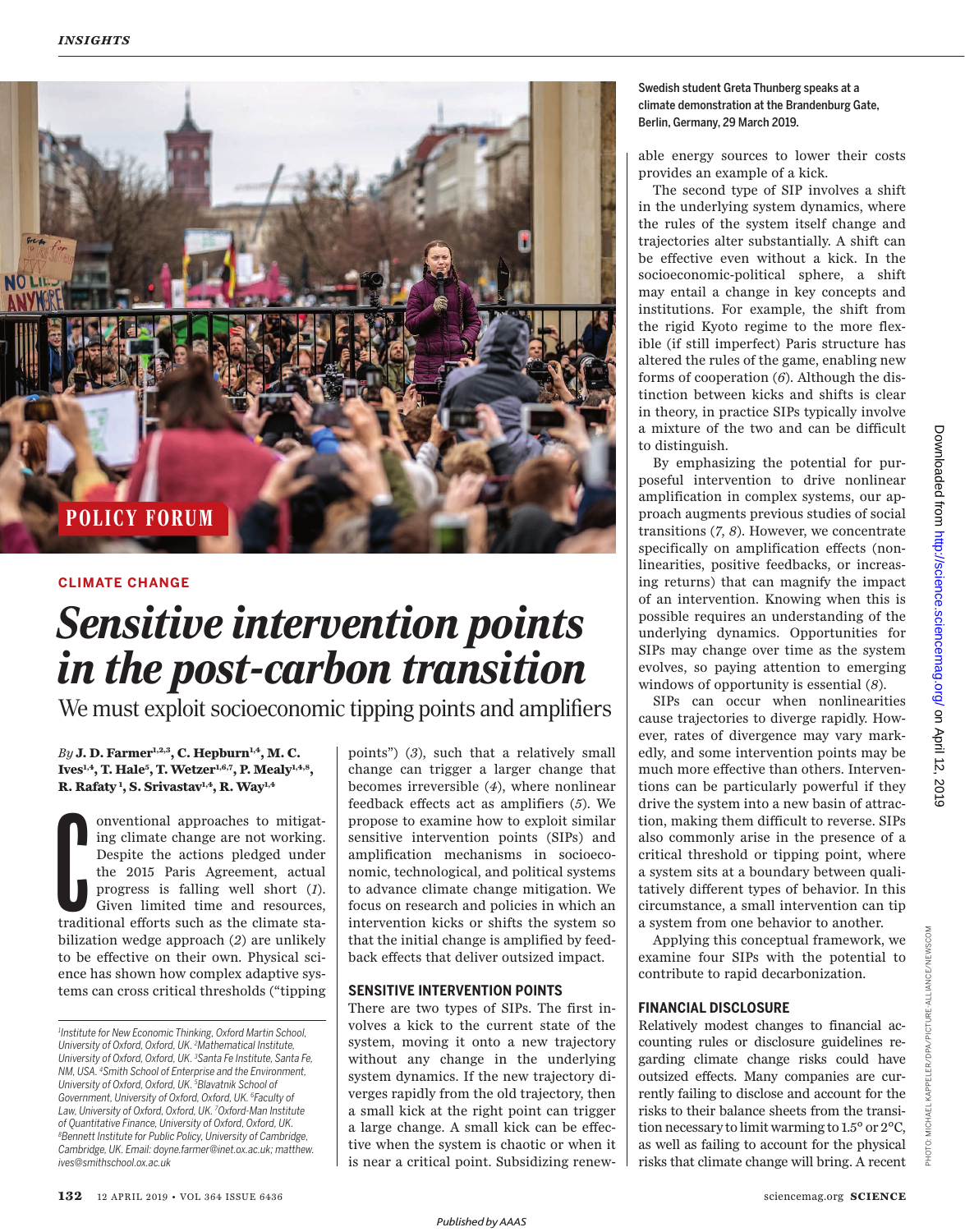study of eight major oil and gas companies by a UK-based institutional investor suggests that, as a result of optimistic assumptions about long-term oil prices, there may be a systemic overstatement of capital and performance. Will oil prices really rise at 2% per annum from a baseline of \$70 to \$80 a barrel in 2020–2021? These assumptions are likely inconsistent with the Paris Agreement, which would reduce demand for oil and, other things being equal, imply prices that are closer to a range of \$20 to \$40 a barrel. Changing price assumptions makes a difference: In 2017, the oil and gas company Total S.A. reported that a reduction in assumed prices from \$80 to \$72 a barrel would lead to asset impairments of more than \$4 billion, cutting profits in half (*9*). What would the impact be at \$20 to \$40 a barrel?

There is a committed minority of investors who are aware of climate risks and

are pushing for more openness. A change in accounting standards or disclosure guidelines could cause a substantial repricing of fossil assets (e.g., fossil fuel reserves and securities valuations), reducing the ability of the oil and gas sector to develop new fields, hence reducing commit-

ted emissions. Preventing such investments lowers the economic, social, and political costs of transforming the energy industry, as it levels the playing field for renewables, reduces the likely quantum of stranded assets, and increases the credibility of climate targets. Regulators in many countries, including Australia, the Netherlands, and the United Kingdom, are demonstrating increasing awareness of the potential impact of accounting guidance.

#### **CHOOSING TECHNOLOGY INVESTMENTS**

A kick to clean energy technologies could trigger feedbacks that make the energy transition cheaper and faster. If costs fall predictably with deployment, as they have in the past, investment in specific clean technologies would push them past the tipping point where they become economically competitive with nonrenewable incumbents, even without a carbon price. Although the transition to renewables has so far only made a small reduction in emissions, it has the potential to accelerate decarbonization, providing another good example of a SIP.

Which technologies should we invest in? In standard portfolio theory, investments do not affect outcomes, and diversification is strongly favored. In contrast, technology investments strongly influence outcomes, making the portfolio allocation problem highly nonlinear and causing outcomes to be sensitive to investments (*10*). Too much diversification means that nothing makes much progress; rapid progress requires concentrating resources.

History suggests that in the long run, some technologies are much more responsive to investment than others. For energy technologies, the real costs of oil, coal, and natural gas have not changed much in more than a century. Nuclear power costs at least as much as it did 60 years ago. In contrast, renewable energy sources such as solar photovoltaics (PV) and wind have experienced rapid, persistent cost declines. The real cost of solar PV modules has dropped by more than a factor of 6000 since their inception in 1956 (*11*). Since 1990, costs have dropped at 10% per year, on average, while deployment has increased an average of 26% per year. Despite far greater investment and subsidies, fossil fuel costs have stayed within an order of magnitude for a century. Unless technological change is somehow "purely ex-

## *"If a latent majority supports ambitious climate action ... then a small kick to raise the issue's political salience may have an outsized effect."*

ogenous," this suggests that the cost of solar PV is, in the long run, more responsive to investment than fossil fuels or nuclear power.

When there is a cheap incumbent and an initially expensive challenger (as is the case with fossil fuels and solar PV), a marginal investor solely focused on cost will always choose the incumbent. This creates a danger that the incumbent becomes stuck. A far-sighted public investor, in contrast, can invest in the most responsive technologies to make them cheaper. The optimal strategy is to invest heavily in the challenger early on (*10*).

Solar PV and wind have now been supported (or "kicked") to the extent that they are at, or near, the tipping point where they are competitive with the cheapest alternatives. If their deployment continues to increase at its present rate, by 2030 the prevailing cost of electricity will very likely become cheaper than it has been during the last century (*11*). This could pay handsome returns and substantially lower the cost of the green energy transition. To realize these gains, we must make intelligent choices about developing the energy storage technologies that are essential to deal with the intermittency of renewables.

A SIP strategy would seek to better understand the causal mechanisms of technological improvement, and then favor technologies where evidence supports the likelihood of rapid, investment-driven cost declines to outcompete incumbents. By raising the very real possibility that intelligent investments in the green energy transition could be financially profitable as well as environmentally beneficial, this SIP could accelerate progress by neutralizing resistance to change based on perceived economic costs.

#### **POLITICAL MOBILIZATION**

A regime shift toward green technologies will also require public support and adoption (*6*). However, despite widespread belief across countries that climate change exists and needs to be addressed, citizens have rarely prioritized the issue. This means that pro-climate policies have struggled to garner sufficient political salience to overcome powerful incumbent interest groups. Nonetheless, the existence of a "silent" pro-climate majority creates the possibility of a SIP, provided that political

entrepreneurs can activate it.

Social scientists have long studied the power of small groups of influencers in, for example, political revolutions. A few "radicals" can spark a revolution simply by demonstrating to the majority that their beliefs are more commonly held than they

had thought (*12*). The power of influencers has also been demonstrated in laboratory settings, where a committed minority with unwavering opinions can have an outsized effect on others whose opinions are less firm. Theoretical models show that the committed minority fails to grow if it is less than a critical threshold of the total population, but above the threshold it grows rapidly and becomes prevalent (*13*).

Such findings could have important implications for climate policy: If a latent majority supports ambitious climate action, and if the size of the committed minority is close to a critical threshold, then a small kick to raise the issue's political salience may have an outsized effect. Indeed, we observe an increasing number of political entrepreneurs attempting exactly this strategy. Student activists like Greta Thunberg who are driving a wave of school strikes around the world (see photo) are finding new discourses to change the political salience of the issue. Striking exhibits increasing returns: The costs of striking fall, and the benefits rise, as more students coordinate on the same behavior, as does the potential for political change. Similarly, proponents of the Green New Deal in the United States are attempting to harness the quiet pro-climate majority to generate a broader coalition formed around a wider social agenda. Will these movements have any impact? There are several key questions. Does the net benefit of political action rise as others take action? Is the current distri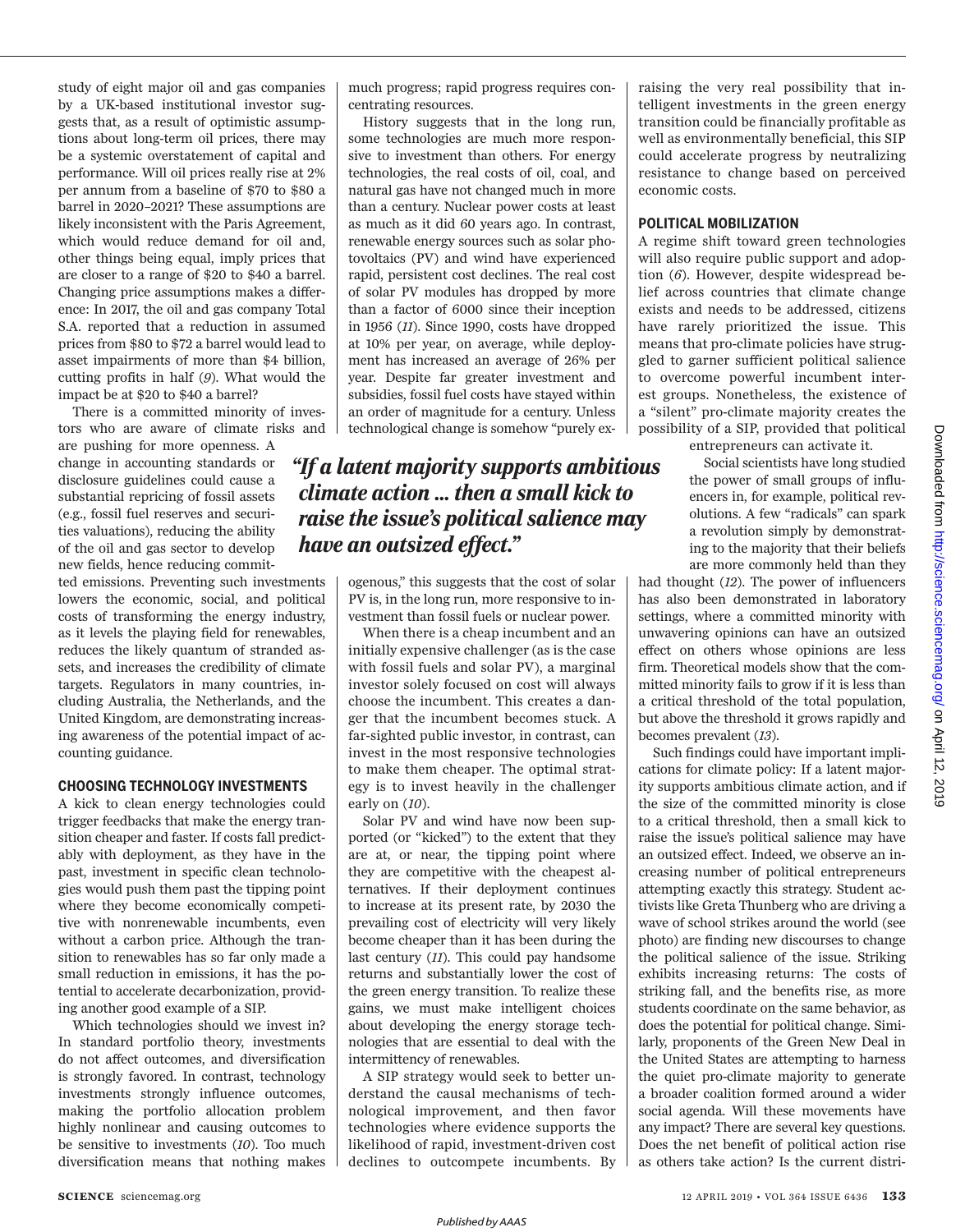bution of political beliefs close to a critical point? Does the intervention kick the system into a different basin of attraction?

#### **UK CLIMATE CHANGE ACT**

The United Kingdom's political climate of 2007–2008 provided a window of opportunity that led to the Climate Change Act of 2008 (*14*), a good example of a SIP (in this case a shift). Drafted by a small number of policy entrepreneurs from NGOs, academia, and Parliament in the wake of the government-sponsored Stern Review on the economics of climate change, the Act passed with a near-unanimous vote during a rare multiparty consensus prior to the 2009 UN climate meeting in Copenhagen. The Act established the world's first national legislation mandating greenhouse gas reductions by 2050 of 80% relative to 1990 levels, unconditional on other countries' actions.

Although the Act itself did not immediately kick the system into a new state, it shifted the institutional conditions under which future governments decide on climate policy. It created new institutional bodies, including the

expert-led Committee on Climate Change, tasked with formulating carbon budgets every 5 years and reporting regularly to Parliament and the cabinet. Government policies that fall short are publicly exposed, giving rise to legal challenges. By creating a long-term goal, an independent review body, and a regular ratcheting cycle, the Act makes it more difficult for future governments to backslide and creates additional pressure for ambitious steps in the future (*14*), creating self-fulfilling beliefs in the post-carbon transition. Over the decade since 2008,  $\text{CO}_2$  emissions in the UK have fallen dramatically.

The UK Climate Change Act inspired the Paris Agreement's inclusion of a long-term target and ratchet mechanism, and its institutional features have been adopted by other jurisdictions, further amplifying its impact. Countries such as New Zealand, Chile, and Sweden are looking at similar approaches (*14*).

#### **RESEARCH AND DEPLOYMENT**

These examples illustrate how many areas of policy and practice could be transformed by taking the SIP perspective. But substantial work lies ahead. A first step is to proactively and systematically identify potential SIPs, informed by complex systems theory. Are there regions of the socioeconomic system with critical thresholds, windows of opportunity, or tipping points? If not, what shift might create such dynamics? How close is the system to a sensitive region? Is there an intervention to kick the system in the right direction? What are the possible mechanisms of amplification following a kick or a shift? These might include network externalities, self-fulfilling beliefs, norm cascades, learning curves, bandwagon effects, and other phenomena with positive feedback effects.

In some cases, this simply means thinking about familiar issues in a different way. There are connections here with the literature on sociotechnical transitions, particularly in the strategic management of niche technologies (*6*). In other cases, a climate strategy informed by SIPs would place an even stronger emphasis on exploiting positive feedbacks, nonlinearities, and the potential for chaotic behavior in complex systems. Each of the four examples discussed above came into being without an

## *"More realistic models may increase trust and interest in their results. ... This might itself constitute an intervention in a sensitive area of the sociopolitical system."*

explicit complex systems perspective, but a holistic view could help to systemically identify such interventions and to target them most effectively.

The second step involves empirically characterizing the system dynamics so that the intervention can be best designed. An excellent example is a study that tested and implemented approaches to prevent bullying in schools by identifying and recruiting key "social referent" students to alter social norms (*15*). Such a methodology might be applied to identifying tipping points in attitudes and actions toward climate change mitigation. Modeling the key actors in the system is necessary to specify the intervention: Who should do what, when?

Current integrated assessment models, used to evaluate the economics of climate mitigation, provide an example of why the SIPs approach is necessary. Most such general equilibrium models omit key nonlinear feedback effects that are essential for understanding SIPs and their impact. New analytical frameworks that incorporate methods from dynamical systems, network analysis, and agent-based modeling at a granular level can help to capture essential nonlinear feedback mechanisms. Such models could provide richer and more accurate insights into the costs and benefits of interventions with amplified effects. More realistic models may increase trust and interest in their results, and lead to better-informed policy. This might itself

constitute an intervention in a sensitive area of the sociopolitical system.

Creating a world of zero greenhouse gas emissions is a revolutionary enterprise that will require vast changes to our physical infrastructure, economy, and society, and their interactions with each other. There is strong coupling among these different domains, which makes models built within silos unable to provide the guidance needed. This is already apparent from the four examples given above: Support for new green technologies depends on political mobilization and can be amplified by improved financial disclosures. All of these benefit from a regulatory framework that encourages decarbonization beyond political cycles.

We also need a multidisciplinary framework integrating perspectives from the social, physical, and natural sciences as well as the humanities. National and regional fund-

> ing calls must seek to promote true interdisciplinary teams that span socioeconomic, political, environmental, and sociotechnical approaches, and are capable of generating conceptual or empirical breakthroughs that might not be reached in isolation. Fine-grained

complex systems models of the economy and technological change should be coupled with models of opinion dynamics and of financial and legal systems. The change that we are about to make and the consequences of failure are so great that we cannot afford to fly blindly into the future.  $\blacksquare$ 

#### **REFERENCES AND NOTES**

- 1. A. Pfeiffer, C. Hepburn, A. Vogt-Schilb, B. Caldecott, *Environ. Res. Lett.*13, 054019 (2018).
- 2. S. Pacala, R. Socolow, *Science* 305, 968 (2004).
- 3. T. M. Lenton *et al*., *Proc. Natl. Acad. Sci. U.S.A.*105, 1786 (2008). 4. D. H. Meadows, *Leverage Points: Places to Intervene in a*
- *System* (Sustainability Institute, Hartland, VT, 1999). 5. M. S. Torn, J. Harte, *Geophys. Res. Lett.* 33, L10703 (2006).
- 6. T. Hale, *Catalytic Cooperation* (Blavatnik School of Government, Univ. of Oxford, 2018); www.bsg.ox.ac.uk/ sites/default/files/2018-09/BSG-WP-2018-026.pdf.
- 7. B. K. Sovacool, D. J. Hess, *Soc. Stud. Sci.* 47, 703 (2017). 8. F. W. Geels, B. K. Sovacool, T. Schwanen, S. Sorrell, *Science*
- 357, 1242 (2017). 9. N. Landell-Mills, *Are Oil and Gas Companies Overstating*
- *Their Position?* (Sarasin & Partners, 2018); www. sarasinandpartners.com/docs/default-source/esg/ are-oil-and-gas-companies-overstating-their-position.
- 10. R. Way, F. Lafond, F. Lillo, V. Panchenko, J. D. Farmer, *J. Econ. Dyn. Control*101, 211 (2019).
- 11. F. Lafond *et al*., *Technol. Forecast. Soc. Change* 128, 104 (2018).
- 12. T. Kuran, *Public Choice* 61, 41 (1989).
- 13. D. Centola, J. Becker, D. Brackbill, A. Baronchelli, *Science* 360, 1116 (2018).
- 14. M. Nachmany, S. Fankhauser, J. Setzer, A. Averchenkova, *Global Trends in Climate Change Legislation and Litigation: 2017 Update* (Grantham Research Institute on Climate Change and the Environment, London, 2017); http:// eprints.lse.ac.uk/80447/.
- 15. E. L. Paluck, H. Shepherd, P. M. Aronow, *Proc. Natl. Acad. Sci. U.S.A.* 113, 566 (2016).

10.1126/science.aaw7287